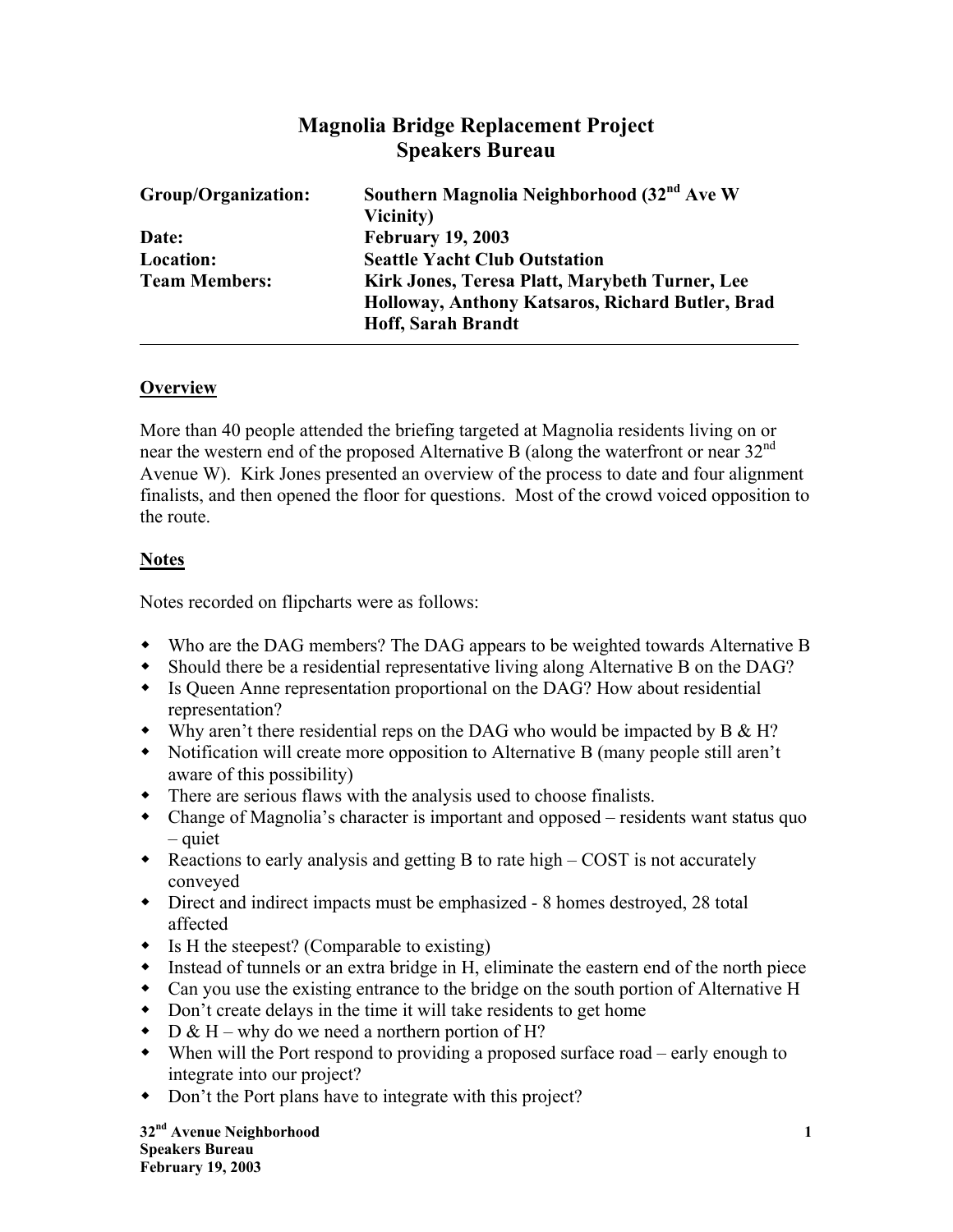- Port likes B? B keeps their land complete and whole
- Combo of B and Northern  $H =$  terrible proposal
- Concerned about intentions of the design team pressure from other parts of the city could greatly influence decision
- $\bullet$  Infrastructure is already in place for the current bridge how will you account for that and the money that's already been spent?
- Where will traffic from B go as it enters Magnolia Village?
- Awareness of traffic impacts due to B is low among Southern and Village area residents
- Have we looked at environmental analysis in marina legal agreement?
- $\bullet$  Is the legal agreement binding would need to renegotiate
	- o Private how does the agreement relate to public decisions
	- o Are your lawyers making headway?
	- o Shouldn't the legal question be settled prior to EIS decision?
	- o Condemnation appears to be the track the technical team is leaning towards
- When will you start spending money on the EIS
- How can you justify spending money when there are so many flaws with B?
- Residents feel need to threaten lawsuit to get B dropped
- When and why did you make the decision to expand from3 to 4?
- $\bullet$  B puts team in many lengthy environmental processes  $-404$ , HPA, etc.
- $\bullet$  H surface route on the south could be unusable if Port developments creates huge volumes of traffic
	- o A and D still high-speed routes that are favored
- No opposition to  $A$  what would it take to get B off table?
- Public notification improve (some didn't hear about meeting until late)
- Has anyone on the project team walked the route? On-the-ground view
- Private conversations revealed only 2 of 75 were in favor of B
- Need more public education
- $\bullet$  Urban Design: Criteria = strong bias for B
	- o Paving shore
	- o Cement canyon
	- o Why B a "double star" in urban design is a mystery?
- 2 lanes won't support all traffic
	- o You haven't addressed the Clise "drag strip" in and out of Village
	- o Major intersection
- Village impacts by funneling traffic from B into area
- How is this information being relayed to the top? Dissent is loud and voiced by many, but that has been mischaracterized by the project team at the DAG meetings.
- Marina Oppose B and support H.
- 2 access points will mitigate Port development and potential increase in traffic
- Note that the design team/DAG seem to be pushing for B and North H, which is a bad idea
- Providing access to the beach is illogical: Beach access already great on  $32<sup>nd</sup>$
- Can you use the road off Thorndyke? Bike path
- $\bullet$  How will access be from B? Proportional access to marina

**32nd Avenue Neighborhood 2 Speakers Bureau February 19, 2003**